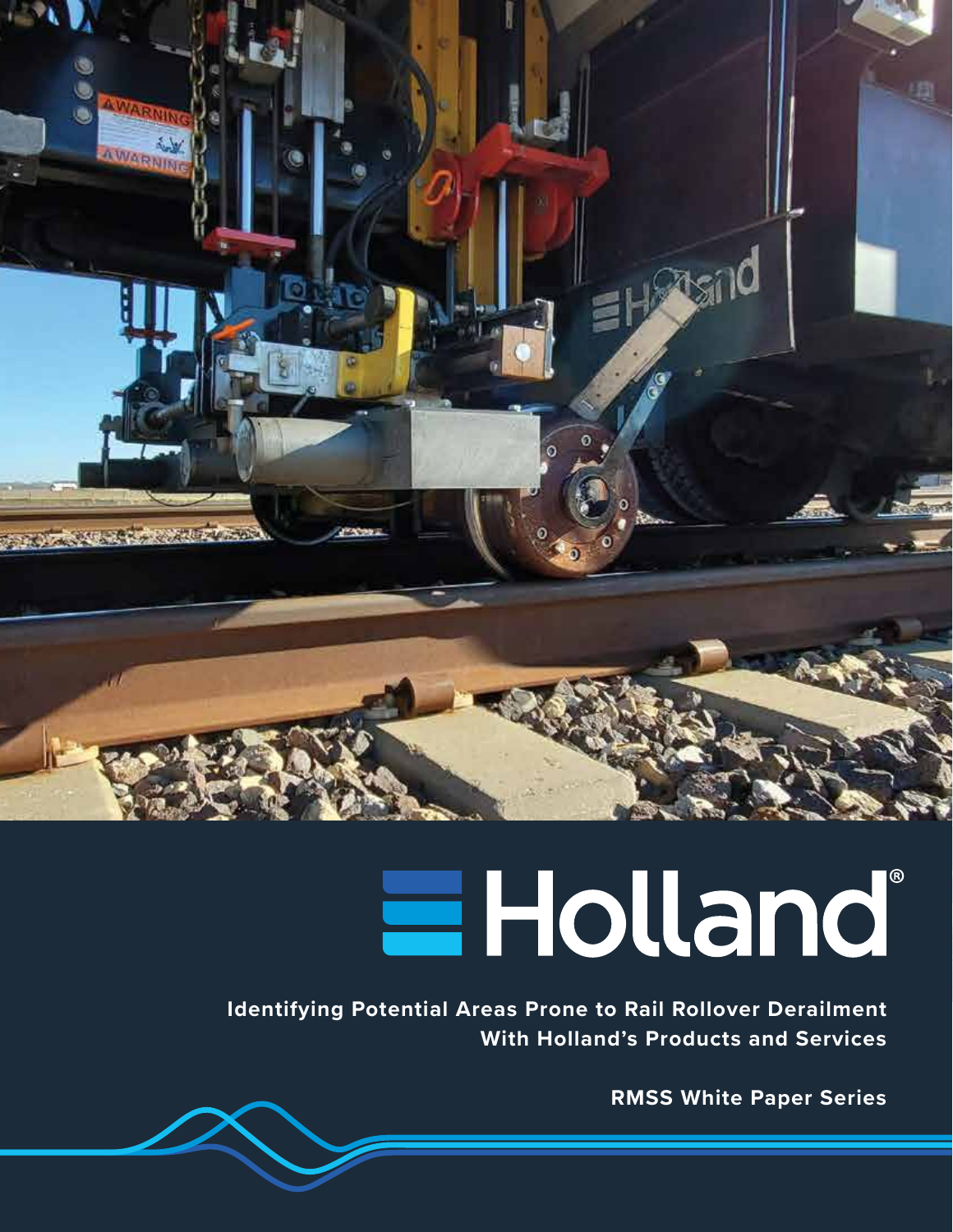## **Introduction**

According to the FRA accident database wide gauge (FRA Code T110, T111) constitutes 20% of all track-caused derailments. <sup>1,2</sup> Wide gauge derailments can be classified as lateral translation and rail rollover.

When railway trucks negotiate a curve, steering forces are generated. The gauge is widened by high rail wheel flanging action and lateral creep forces on the low rail. The magnitude of lateral forces depends on many factors, such as: vertical load, friction coefficient, degree of curvature, wheel and rail profile geometry, over/under balance speed, track geometry, in-train forces (coupler force and angle), truck steering properties, etc. The rail can be laterally translated on the tie, resulting in gauge widening and possible wheel drop. Another mechanism is the rail roll due to the moment of lateral and vertical force when the resultant force falls outside the base of the rail.



*Figure 1 Gauge Widening and Rail Rollover*

This paper investigates rail rollover derailment from the perspective of base-to-height ratio (B/H). The effects of gauge face wear, wheel tread wear, rail cant angle, and railhead slope on the B/H ratio are explained. Holland's track analysis software, *Rangecam™*, allows users to identify and report track sections with a critically low B/H ratio.

## **B/H Ratio for Rail Rollover Initiation**

When the force and moment equilibrium diagram of wheel and rail interaction is analyzed, a simple relationship that explains rail rollover initiation is revealed. When the wheel pushes the rail outward with a lateral force L, it creates a clockwise moment about the field corner of the rail base by leveraging the contact height (shown in Figure 1). At the same contact point, vertical load creates a counter-clockwise moment by leveraging the base distance. To initiate the rail rollover, the lateral-to-vertical load ratio (L/V) ratio must be greater than the base-to-height (B/H) ratio. Instead of a single wheel, truck side L/V was found to be more correlated to the railhead movement from the field tests<sup>3</sup>. In reality, there is a fastening clip or cut spike factor, so there is some room for safety, but a direct comparison of truck side L/V to B/H is a conservative and safe practice.

*1 Wolf G., May 2015, "Origin and Dynamics of Wide Gauge Derailments", Wheel Rail Interaction Heavy Haul Seminars*

*2 Liu X., Barkan C. et. l., "Analysis of Derailments by Accident Cause", Journal of the Transportation Research Board, DOI:10.3141/2261-21*

*3 Wu H., Kerchof B., 2014, "Management of Wheel/Rail Interface to Prevent Rail Rollover Derailments", Journal of Rail and Rapid Transit, Vol. 228(6) 673-686*

**01** RMSS White Paper Series

Rail Rollover Derailment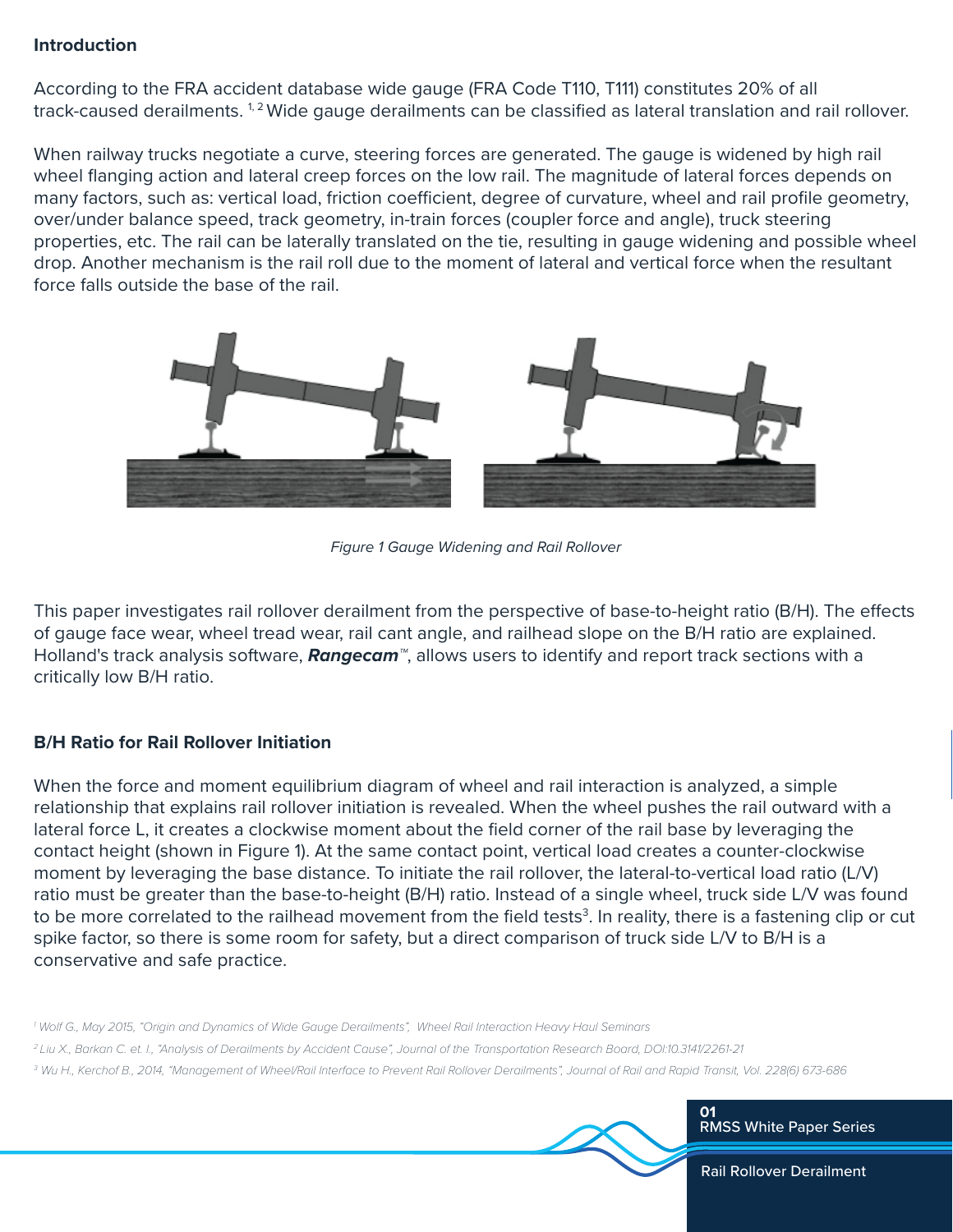Today, L/V values are commonly measured by instrumented sites (rail-mounted strain gages), trackside measurement technologies, and instrumented wheelsets. B/H ratio is generated from rail profile measurements. Holland's **Argus<sup>®</sup>** track measurement technology suite offers different options to measure full track geometry and rail profile from *TrackSTAR®* vehicles, track inspector hi-rails, track geometry cars, freight cars, and locomotives. Once the rail profile is measured, the B/H ratio can be generated by *Rangecam™* software.

Figure 2 shows a typical new wheel and rail flanging scenario on the left-hand side. The B/H ratio is found as 0.64. When the same wheel engages heavily worn rail (~5/8" gauge face wear), the B/H ratio drops to 0.48.4



 *Figure 2 Reduction of B/H Ratio With Gauge Face Wear – High Rail*

Low rail can also be rolled over under certain conditions. Figure 3 shows an example of a hollow wheel interacting with a flat head low rail profile. Contact point naturally occurs on the field side of the railhead, and the B/H ratio reduces to 0.38. With the assumption of 36,000 lb. of vertical load over a moderate or sharp curve, 0.38 or higher friction coefficient can result in sufficient lateral creep forces to initiate rail rollover. Unloaded wide-gauge exacerbates the situation and further reduces the B/H ratio. After the rail starts to roll, the problem is further compounded, and rollover becomes progressively easier.<sup>5</sup>

*4 IHHA, June 2015. "Chapter 8, Guidelines To Best Practices For Heavy Haul Railway Operations"*

*5 Wolf G., May 2015, "Origin and Dynamics of Wide Gauge Derailments", Wheel Rail Interaction Heavy Haul Seminars*



RMSS White Paper Series

Rail Rollover Derailment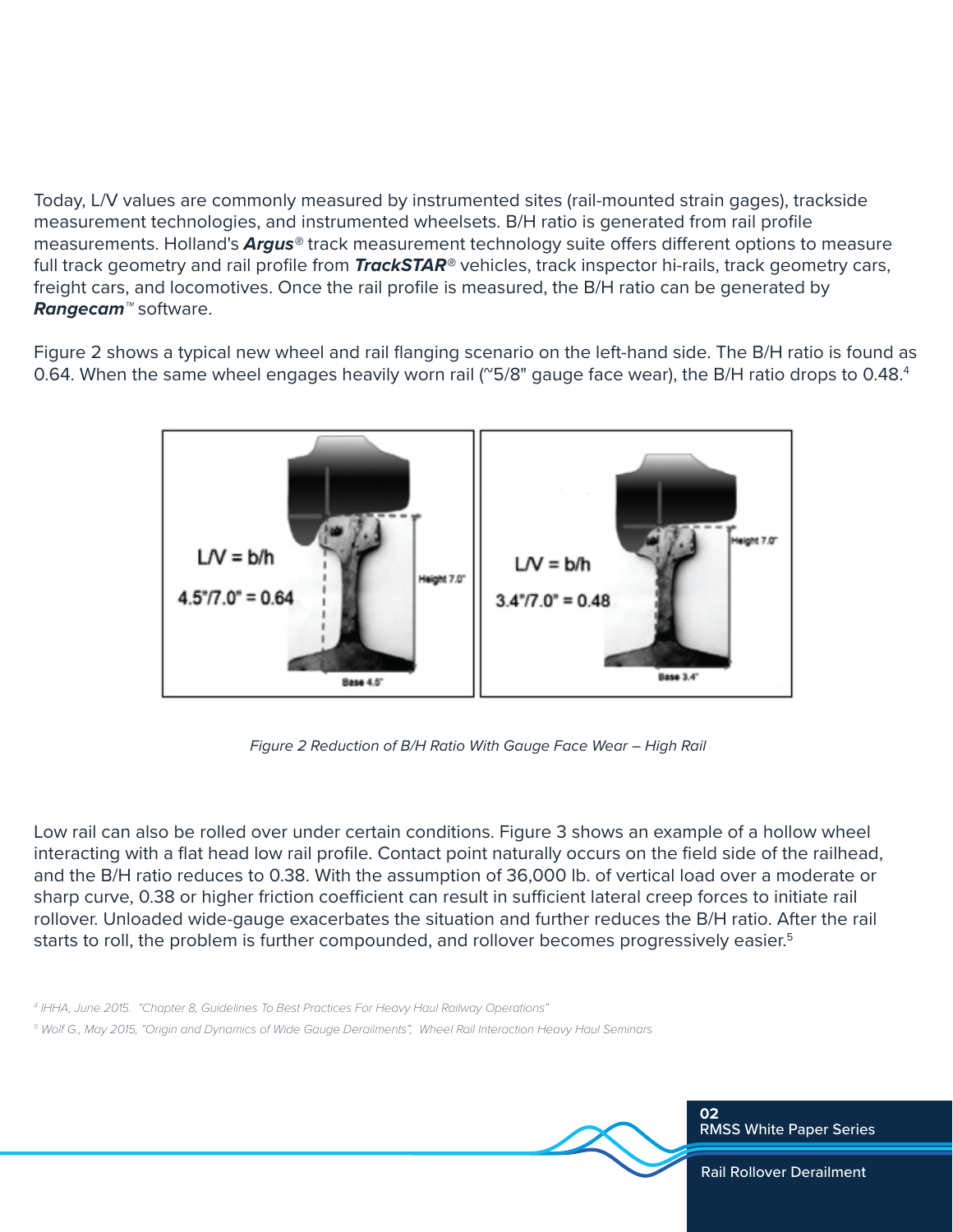

*Figure 3 Reduction of B/H Ratio with Hollow Wheel Field-Side Contact - Low Rail*

Reverse rail cant angle is another critical parameter that reduces the B/H ratio. Figure 4 shows how 3 degrees of reverse cant angle reduces the B/H ratio from 0.64 to 0.45 since the base distance drops dramatically due to the new geometry positioning. Wu and Kerchof provided an excellent article that mapped out B/H ratio as a function of rail cant angle and lateral contact position (Figure 5)<sup>6</sup>



*Figure 4 Reduction of B/H Ratio with Reverse Rail Cant*

Holland's *Argus®* track measurement technology provides real-time rail cant angle measurement reported with track geometry strip charts. In addition, loaded cant measurements are provided by Holland's *TrackSTAR®* vehicles' gauge restraint measurement systems (GRMS).

*6 Wu H., Kerchof B., 2014, "Management of Wheel/Rail Interface to Prevent Rail Rollover Derailments", Journal of Rail and Rapid Transit, Vol. 228(6) 673-686*

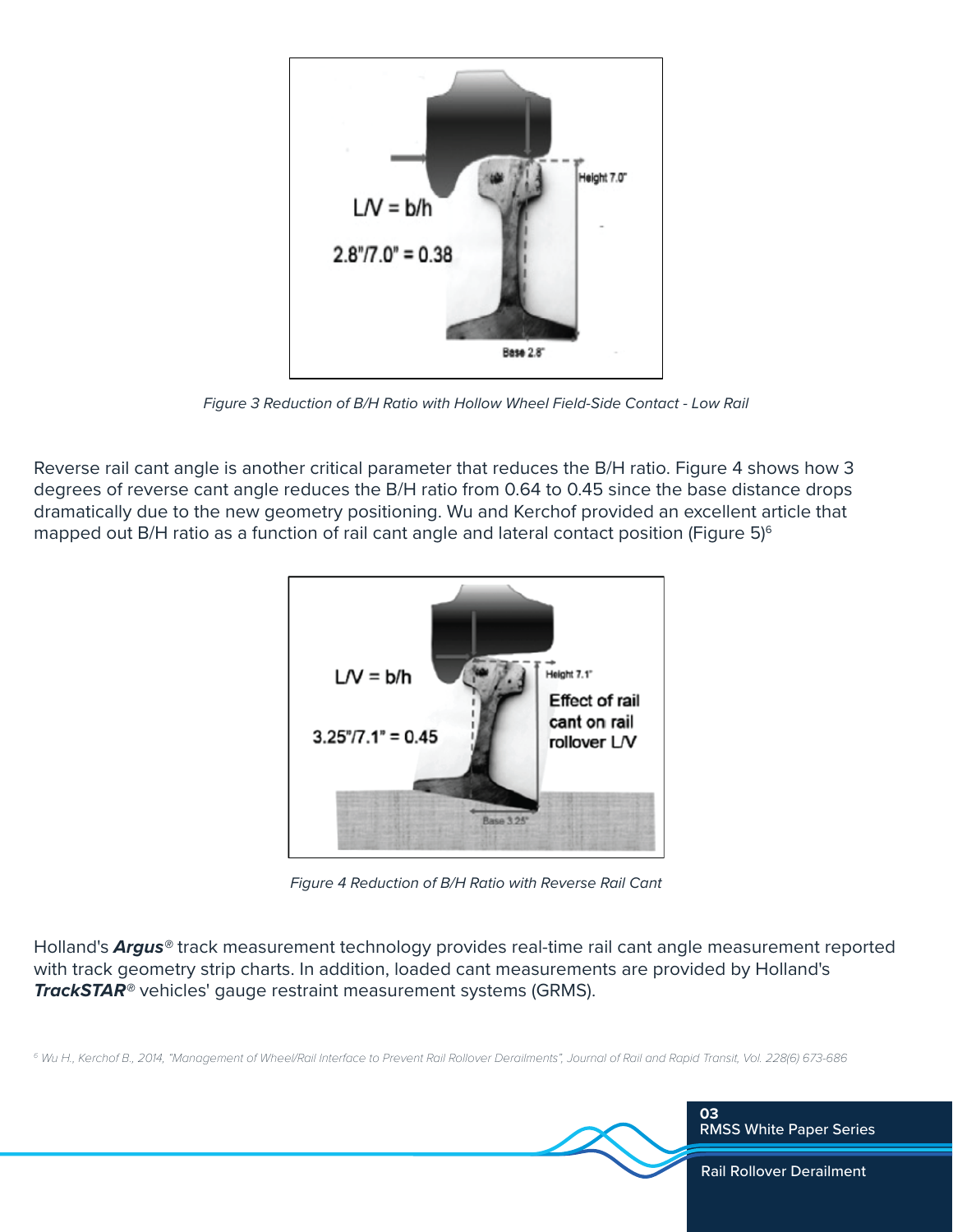

*Figure 5 L/V to Initiate Rail Rollover as a Function of Rail Cant Angle and Lateral Contact Position (Wu & Kerchof)*

Railhead slope is another factor that reduces the B/H ratio. It is the angle between the top-of-rail surface and horizontal track planes. Two points that are an inch apart are defined about the rail centerline, and the top-of-rail surface plane crosses these two points. *Rangecam™*, Holland's track analysis software, can calculate this parameter from rail profile data. *Rangecam™* users can identify spots with undesired railhead slopes along the testing route with detailed querying features.



*Figure 6 Railhead Slope*

As shown in Figure 6, similar to rail cant angle, a higher railhead slope moves the orientation of the resultant wheel force vector unfavorably and reduces the B/H ratio. A Class I railroad adopted a 5<sup>°</sup> railhead slope threshold along with a 0.35 B/H ratio to identify areas of concern.7

*7 Kerchof B., 2018. "Case Study : Investigating a Rail Rollover Derailment", WRI 2018 Principle Courses*

**04** RMSS White Paper Series

Rail Rollover Derailment